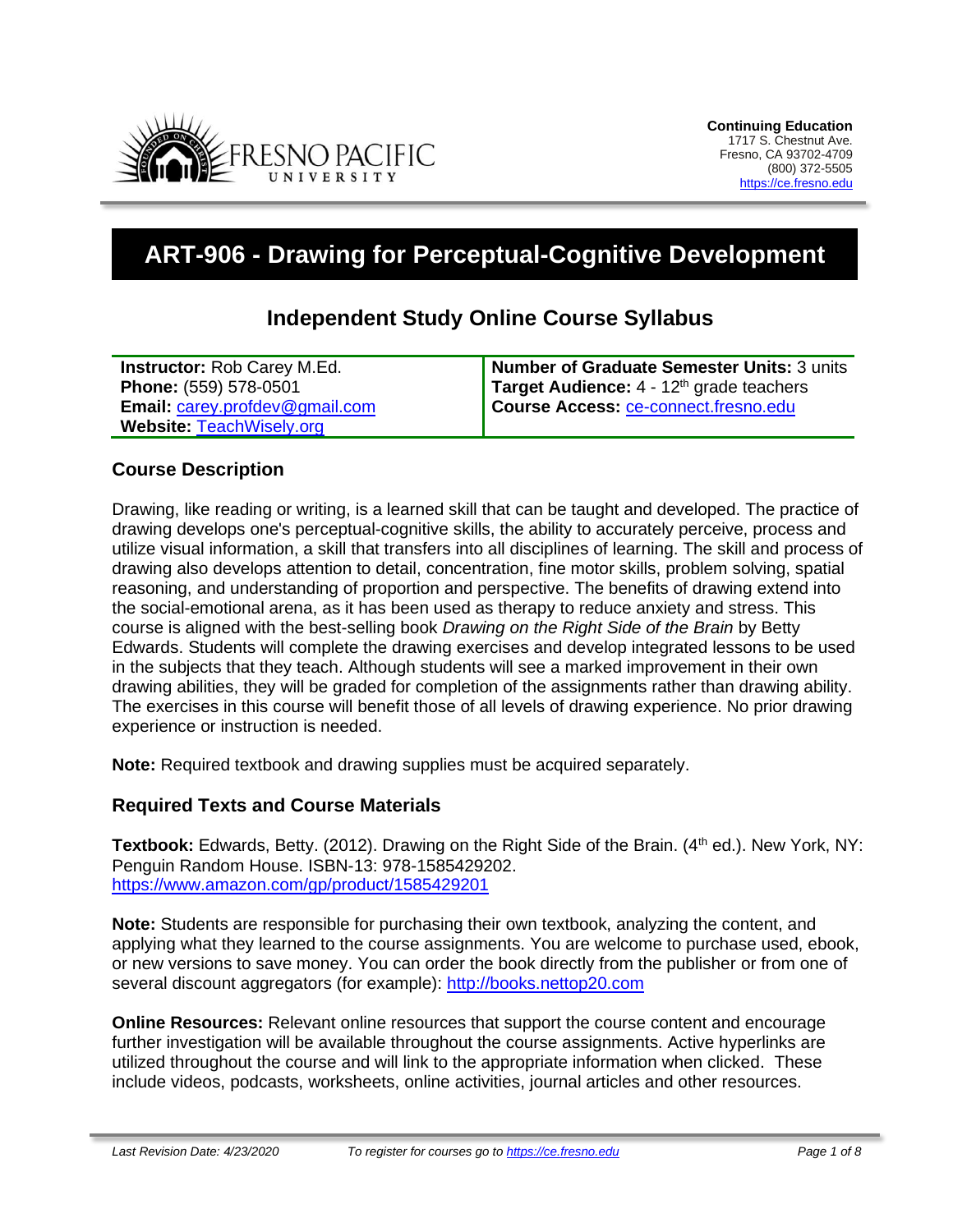**Moodle:** Moodle is a web-based learning management system used to support flexible teaching and learning in both face-to-face and distance courses (e-learning). [https://moodle.org](https://moodle.org/) // <https://moodle.org/demo> // [https://docs.moodle.org](https://docs.moodle.org/)

#### **Course Dates**

Self-paced; students may enroll at any time and take up to one year, from the date of registration, to complete assignments. Students may complete assignments in no less than three weeks for a 3 unit course (one week per unit).

## **National Standards Addressed in This Course**

#### **National Board for Professional Teaching Standards (NBPTS)**

[\(http://www.nbpts.org/standards-five-core-propositions/\)](http://www.nbpts.org/standards-five-core-propositions/)

First published in 1989 and updated in 2016, *[What Teachers Should Know and Be Able to Do](http://www.accomplishedteacher.org/)* articulates the National Board's Five Core Propositions for teaching. The Five Core Propositions comparable to medicine's Hippocratic Oath — set forth the profession's vision for accomplished teaching. Together, the propositions form the basis of all National Board Standards and the foundation for National Board Certification. Course assignments have been designed so students can demonstrate excellence against these professional teaching standards whenever possible.

- Proposition 1: Teachers are committed to students and their learning
- Proposition 2: Teachers know the subject they teach and how to teach those subjects to students
- Proposition 3: Teachers are responsible for managing and monitoring student learning
- Proposition 4: Teachers think systematically about their practice and learn from experience
- Proposition 5: Teachers are members of learning communities

#### **NCCAS - National Core Arts Standards (Dance, Media Arts, Music, Theatre, and Visual Arts)**  <http://nationalartsstandards.org/>

- 1. Generate and conceptualize artistic ideas and work.
- 2. Organize and develop artistic ideas and work.
- 3. Refine and complete artistic work.
- 4. Select, analyze and interpret artistic work for presentation.
- 5. Develop and refine artistic techniques and work for presentation.
- 6. Convey meaning through the presentation of artistic work.
- 7. Perceive and analyze artistic work.
- 8. Interpret intent and meaning in artistic work.
- 9. Apply criteria to evaluate artistic work.
- 10. Synthesize and relate knowledge and personal experiences to make art.
- 11. Relate artistic ideas and works with societal, cultural and historical context to deepen understanding.

#### **VAPA Standards (The California Visual and Performing Arts Standards) -**

<https://www.cde.ca.gov/be/st/ss/vamain.asp>

- 1.0 Students perceive and respond to works of art, objects in nature, events, and the environment. They also use the vocabulary of the visual arts to express their observations.
- 2.0 Students apply artistic processes and skills, using a variety of media to communicate meaning and intent in original works of art.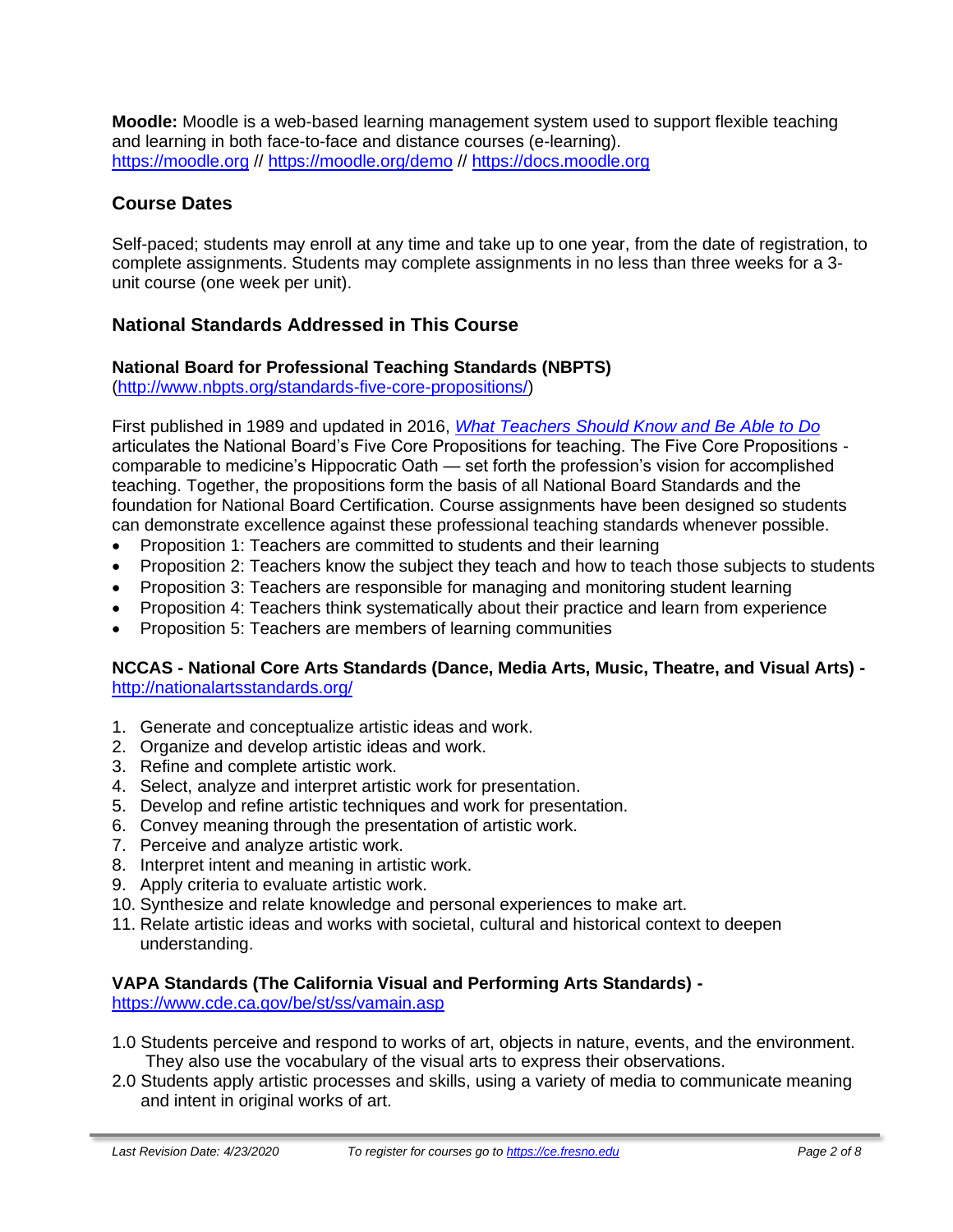- 3.0 Students analyze the role and development of the visual arts in past and present cultures throughout the world, noting human diversity as it relates to the visual arts and artists.
- 4.0 Students analyze, assess, and derive meaning from works of art, including their own, according to the elements of art, the principles of design, and aesthetic qualities.
- 5.0 Students apply what they learn in the visual arts across subject areas. They develop competencies and creative skills in problem solving, communication, and management of time and resources that contribute to lifelong learning and career skills. They also learn about careers in and related to the visual arts.

## **Continuing Education Program Student Learning Outcomes**

| CE <sub>1</sub> | Demonstrate proficient written communication by articulating a clear focus,<br>synthesizing arguments, and utilizing standard formats in order to inform and<br>persuade others, and present information applicable to targeted use.                                    |
|-----------------|-------------------------------------------------------------------------------------------------------------------------------------------------------------------------------------------------------------------------------------------------------------------------|
| CE <sub>2</sub> | Demonstrate comprehension of content-specific knowledge and the ability to apply it<br>in theoretical, personal, professional, or societal contexts.                                                                                                                    |
| CE <sub>3</sub> | Reflect on their personal and professional growth and provide evidence of how such<br>reflection is utilized to manage personal and professional improvement.                                                                                                           |
| CE <sub>4</sub> | Apply critical thinking competencies by generating probing questions, recognizing<br>underlying assumptions, interpreting and evaluating relevant information, and<br>applying their understandings to the professional setting.                                        |
| CE <sub>5</sub> | Reflect on values that inspire high standards of professional and ethical behavior as<br>they pursue excellence in applying new learning to their chosen field.                                                                                                         |
| CE <sub>6</sub> | Identify information needed in order to fully understand a topic or task, organize that<br>information, identify the best sources of information for a given enquiry, locate and<br>critically evaluate sources, and accurately and effectively share that information. |

## **Student Learning Outcomes (SLOs) for This Course**

|    | <b>Student Learning Outcomes for This Course</b><br>By the end of this course student will be able to: | <b>National Standards</b><br><b>Addressed in This</b><br>Course* | <b>Continuing</b><br><b>Education Program</b><br><b>Student Learning</b><br><b>Outcomes</b><br>Addressed** |
|----|--------------------------------------------------------------------------------------------------------|------------------------------------------------------------------|------------------------------------------------------------------------------------------------------------|
|    | 1. Develop a rationale for the practice of                                                             | <b>VAPA 3.0</b>                                                  | CE <sub>1</sub>                                                                                            |
|    | teaching drawing in a K-12 curriculum.                                                                 | <b>NCCAS 8, 11</b>                                               |                                                                                                            |
|    | 2. Develop visual skills of seeing and rendering                                                       | <b>VAPA 2.0</b>                                                  | CE <sub>2</sub>                                                                                            |
|    | perspective and proportion.                                                                            | <b>NCCAS 3, 5</b>                                                |                                                                                                            |
|    | 3. Demonstrate techniques of rendering line                                                            | <b>VAPA 2.0</b>                                                  | CE <sub>2</sub>                                                                                            |
|    | and shape with pencil.                                                                                 | NCCAS 3, 5                                                       |                                                                                                            |
|    | 4. Demonstrate techniques of rendering a 3-                                                            | <b>VAPA 2.0</b>                                                  | CE <sub>2</sub>                                                                                            |
|    | dimensional scene on a 2-dimensional plane                                                             | NCCAS 3, 5                                                       |                                                                                                            |
|    | using shape and values.                                                                                |                                                                  |                                                                                                            |
|    | 5. Identify criteria for evaluating one's own                                                          | VAPA 4.0                                                         | CE 1, 4                                                                                                    |
|    | drawings and those of others.                                                                          | <b>NCCAS9</b>                                                    |                                                                                                            |
| 6. | Develop trainings or lessons that can be                                                               | <b>VAPA 5.0</b>                                                  | CE 1, 2, 3, 6                                                                                              |
|    | used in the classroom to teach drawing.                                                                | <b>NCCAS 10, 11</b>                                              |                                                                                                            |

\* Please refer to the section on **NCCAS & VAPA**

\*\* Please refer to the section on **Continuing Education Program Student Learning Outcomes**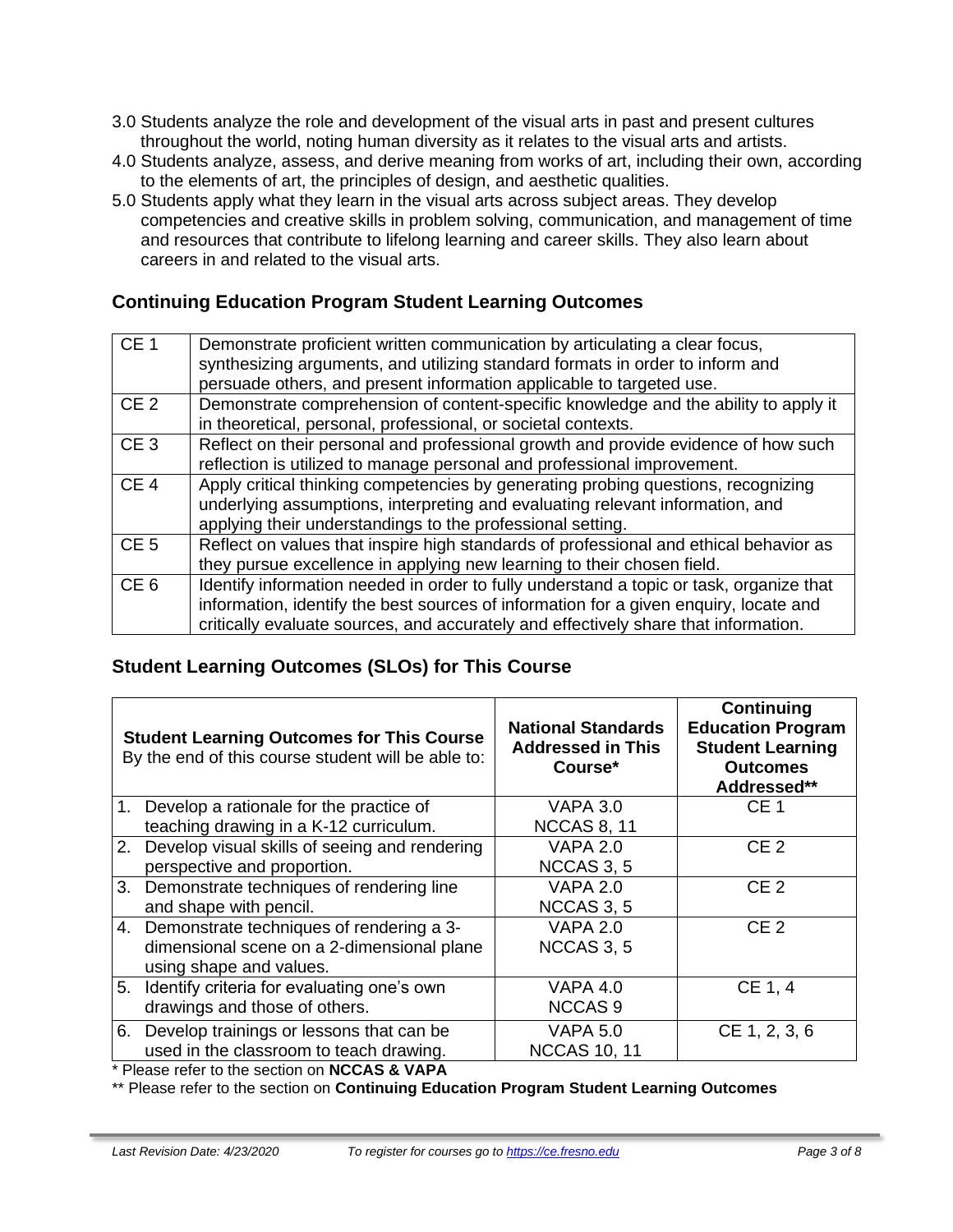## **Topics, Assignments, and Activities**

| <b>Module</b><br><b>Module Title</b> | <b>Module Assignments and Activities</b>                                           | <b>Points</b><br><b>Possible</b><br>for Each<br><b>Assignment</b> |
|--------------------------------------|------------------------------------------------------------------------------------|-------------------------------------------------------------------|
| <b>Welcome Module</b>                | Introduction video<br>$\bullet$                                                    |                                                                   |
|                                      | <b>Course Syllabus</b><br>$\bullet$                                                |                                                                   |
|                                      | Introduce Yourself Forum<br>$\bullet$                                              |                                                                   |
| Module $1 -$<br>The Rationale for    | Read chapters 1-2 of Drawing on the Right Side of the<br>$\bullet$<br><b>Brain</b> |                                                                   |
| the Practice of                      | Review 3 of the Module 1 articles on drawing<br>$\bullet$                          |                                                                   |
| Drawing                              | Draw the 3 assigned pre-instruction drawings<br>$\bullet$                          | 50                                                                |
|                                      | 1.1 Rationale for Drawing Project<br>$\bullet$                                     | 30                                                                |
|                                      | 1.2 Submit the 3 pre-instruction drawings<br>$\bullet$                             |                                                                   |
| Module $2 -$<br>Vases & Faces        | Read chapter 3 of Drawing on the Right Side of the<br>$\bullet$<br><b>Brain</b>    |                                                                   |
|                                      | Complete the drawing activity in chapter 3<br>$\bullet$                            |                                                                   |
|                                      | 2.1 Submit the Vases & Faces drawing activity and<br>reflective response           | 25                                                                |
| Module $3-$<br>Drawing Upside-       | Read chapters 4-5 of Drawing on the Right Side of the<br>$\bullet$<br><b>Brain</b> |                                                                   |
| Down                                 | Complete the drawing activities in chapters 4-5<br>$\bullet$                       |                                                                   |
|                                      | Develop an integrated lesson plan<br>$\bullet$                                     |                                                                   |
|                                      | 3.1 Upside-down drawings                                                           | 30                                                                |
|                                      | 3.2 Integrated lesson plan<br>$\bullet$                                            | 50                                                                |
| Module $4-$<br>Perception of Edges   | Read chapter 6 of Drawing on the Right Side of the<br>$\bullet$<br><b>Brain</b>    |                                                                   |
|                                      | Complete the drawing exercises in chapter 6<br>٠                                   |                                                                   |
|                                      | 4.1 Blind contour drawing of your hand                                             | 20                                                                |
|                                      | 4.2 Drawing of hand using a picture plane<br>$\bullet$                             | 20<br>20                                                          |
|                                      | 4.3 Modified contour drawing of your hand<br>$\bullet$                             |                                                                   |
| Module $5-$<br>Perceptions of        | Read chapter 7 of Drawing on the Right Side of the<br>$\bullet$<br><b>Brain</b>    |                                                                   |
| Spaces                               | Complete the assigned drawing exercises in chapter 7                               |                                                                   |
|                                      | 5.1 Negative space drawings                                                        | 20                                                                |
| Module 6-<br>Perception of           | Read chapter 8 of Drawing on the Right Side of the<br>$\bullet$<br><b>Brain</b>    |                                                                   |
| Relationships                        | Complete the drawing exercises in chapter 8<br>$\bullet$                           |                                                                   |
|                                      | 6.1 Two-Point Perspective drawing<br>$\bullet$                                     | 30                                                                |
|                                      | 6.2 Forum: Share a favorite drawing resource for<br>$\bullet$<br>teaching          | 5                                                                 |
| Module 7-<br>Perception of Light     | Read chapters 9-10 of Drawing on the Right Side of<br>$\bullet$<br>the Brain       |                                                                   |
| and Shadows                          | Complete the human profile drawing exercise                                        |                                                                   |
|                                      | 7.1 Drawing of a person's profile<br>٠                                             | 30                                                                |
|                                      | 7.2 Lesson Plan on light and shadows<br>$\bullet$                                  | 50                                                                |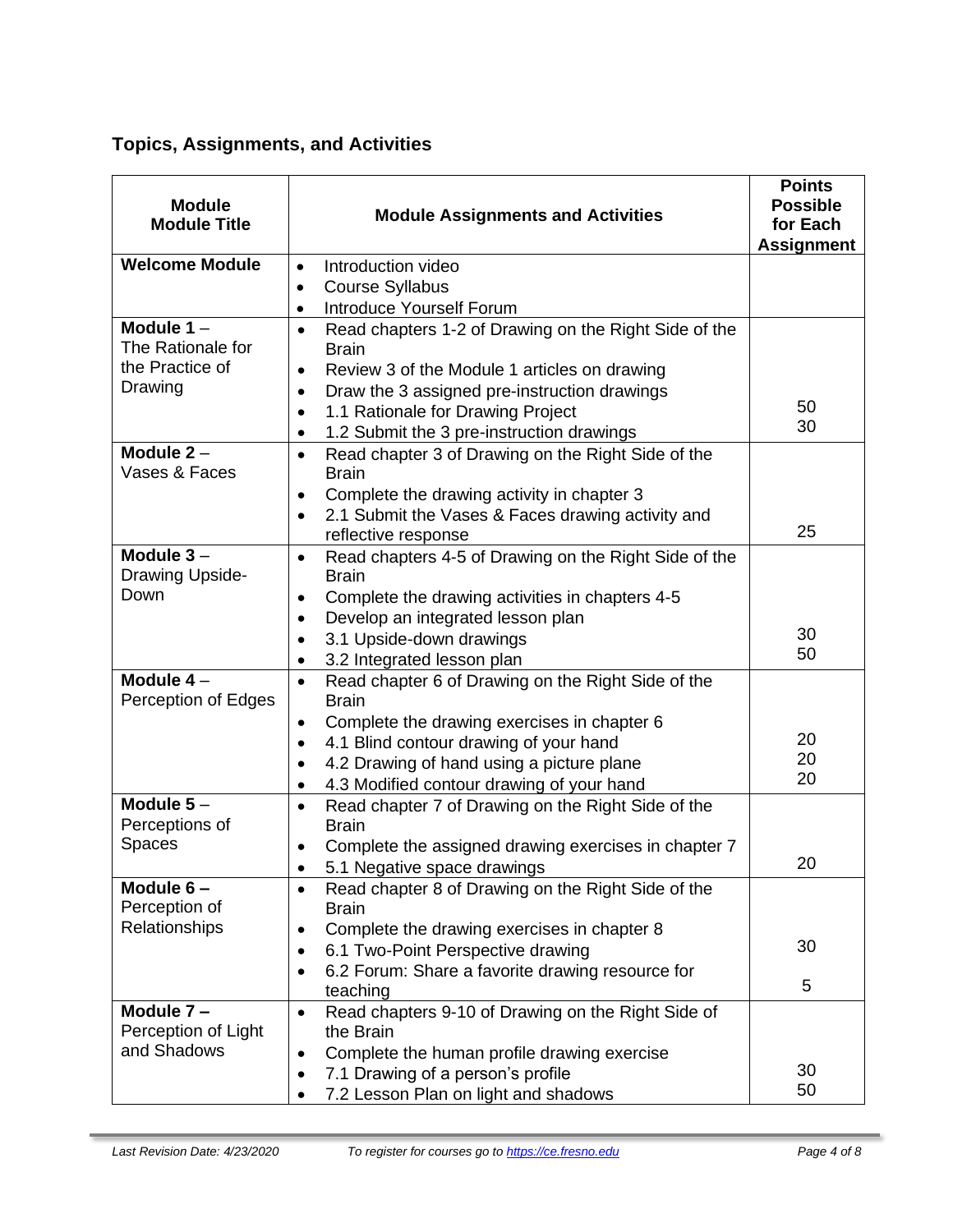| <b>Module</b><br><b>Module Title</b>          | <b>Module Assignments and Activities</b>                                                                                                                                                                                                                                              | <b>Points</b><br><b>Possible</b><br>for Each<br><b>Assignment</b> |
|-----------------------------------------------|---------------------------------------------------------------------------------------------------------------------------------------------------------------------------------------------------------------------------------------------------------------------------------------|-------------------------------------------------------------------|
| Module $8-$<br>Perception of<br>Gestalt       | Read/Review chapters 9-10 of Drawing on the Right<br>Side of the Brain<br>Complete the drawing exercises in these chapters not<br>completed in Module 7<br>8.1 Drawing the Edward Steichen portrait<br>8.2 Drawing the self-portrait<br>8.3 Share a favorite drawing from this course | 30<br>50<br>5                                                     |
| Course Wrap-up -<br>Grading and<br>Evaluation | <b>Final Reflection Forum</b><br><b>Course Evaluation</b><br><b>Course Completion Checklist</b><br><b>Grade Request / Transcript Request</b>                                                                                                                                          |                                                                   |
| <b>TOTAL POINTS</b>                           |                                                                                                                                                                                                                                                                                       | 465 points                                                        |

## **Grading Policies, Rubrics, and Requirements for Assignments**

#### **Grading Policies**

- Assignments will be graded per criteria presented in the course rubrics.
- $A = 90-100\%$  and  $B = 80-89\%$ , (anything below 80% will not receive credit.)
- The discernment between an A or a B letter grade is at the discretion of the instructor based on the quality of work submitted (see course rubrics).
- Coursework falling below a B grade will be returned with further instructions.
- All assignments must be completed to receive a grade and are expected to reflect the quality that teacher-training institutions require of professional educators. If completed assignments do not meet this standard, students will be notified with further instructions from the instructor.

| Grade     | Percentage | <b>Description</b> | <b>Rubric</b>                                                                                                                                                                                   |
|-----------|------------|--------------------|-------------------------------------------------------------------------------------------------------------------------------------------------------------------------------------------------|
| A         | 90-100%    | <b>Excellent</b>   | Meets all course / assignment requirements with<br>significant evidence of subject mastery and<br>demonstration of excellent graduate level<br>professional development scholarship.            |
| B         | 80-89%     | Very Good          | Adequately meets criteria for all course/assignment<br>requirements - demonstrates subject competency<br>with very good graduate level professional<br>development scholarship.                 |
| <b>NC</b> | Below 80%  | Unacceptable       | Does not meet the minimum criteria for all<br>course/assignment requirements and demonstrated<br>little, if any, evidence of acceptable graduate level<br>professional development scholarship. |

#### **Grading Rubric**

#### **Writing Requirements**

• **Superior:** Writing is clear, succinct, and reflects graduate level expectations. Clearly addresses all parts of the writing task. Maintains a consistent point of view and organizational structure. Include relevant facts, details, and explanations.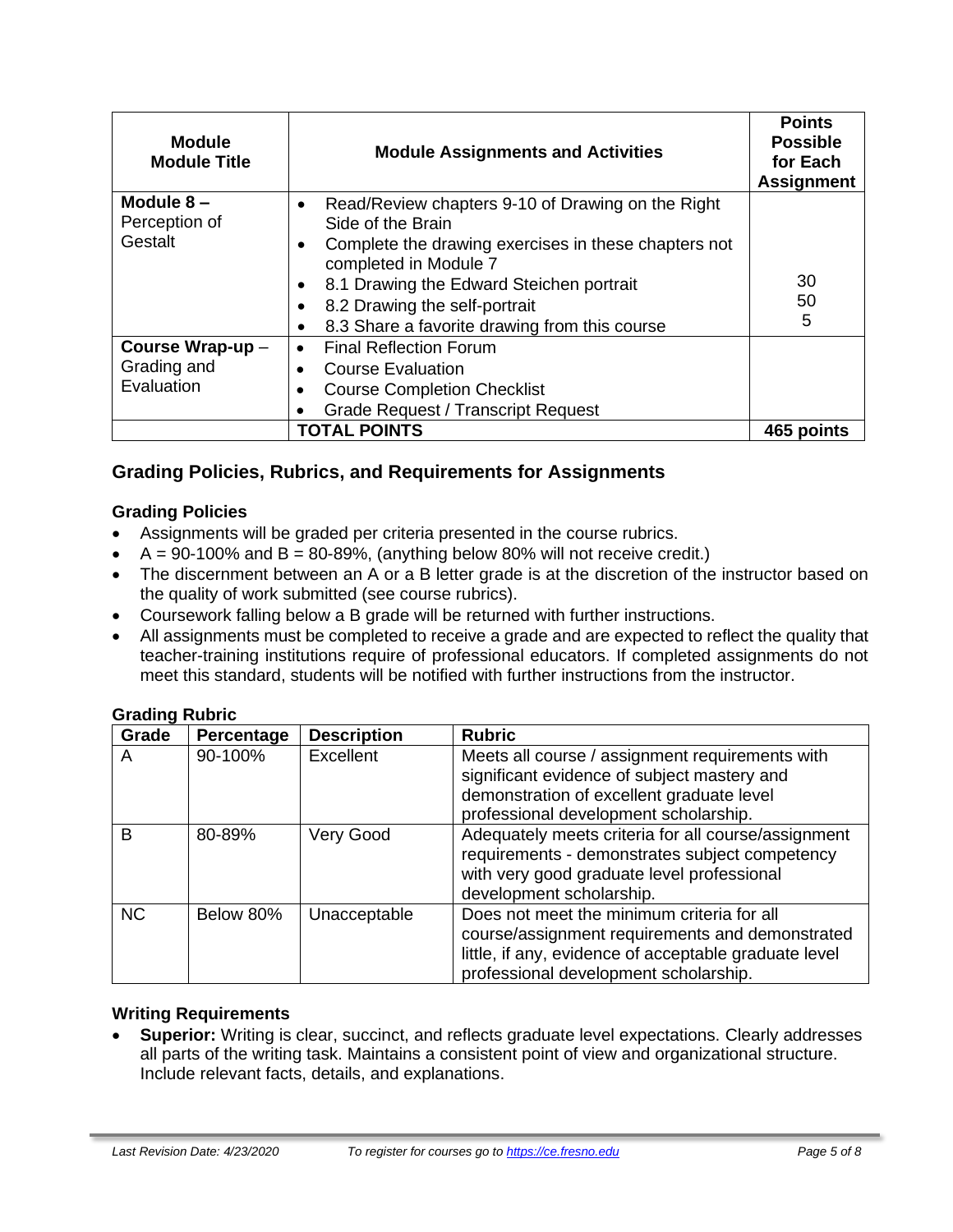- **Standard:** Writing is acceptable with very few mistakes in grammar and spelling. Addresses most parts of the writing task. Maintains a mostly consistent point of view and organizational structure. Include mostly relevant facts, details, and explanations.
- **Sub-standard:** Writing contains noticeable mistakes in grammar and spelling. Does not address all parts of the writing task. Lacks a consistent point of view and organization structure. May include marginally relevant facts, details, and explanations.

#### **Lesson Plan Requirements**

- **Superior:** Instructional goals and objectives clearly stated. Instructional strategies appropriate for learning outcome(s). Method for assessing student learning and evaluating instruction is clearly delineated and authentic. All materials necessary for student and teacher to complete lesson clearly listed.
- **Standard:** Instructional goals and objectives are stated but are not easy to understand. Some instructional strategies are appropriate for learning outcome(s). Method for assessing student learning and evaluating instruction is present. Most materials necessary for student and teacher to complete lesson are listed.
- **Sub-standard:** Instructional goals and objectives are not stated. Learners cannot tell what is expected of them. Instructional strategies are missing or strategies used are inappropriate. Method for assessing student learning and evaluating instruction is missing. Materials necessary for student and teacher to complete lesson are missing.

#### **Discussion Forum Requirements**

- **Superior:** Response was at least 1 page (3 fully developed paragraphs) in length. Thoroughly answered all the posed questions, followed all the assignment directions, proper grammar and no spelling errors. Language is clear, concise, and easy to understand. Uses terminology appropriately and is logically organized.
- **Standard:** Response was  $\frac{1}{2}$  to 1 page in length (2-3 fully developed paragraphs). Answered all the questions but did not provide an in-depth analysis, followed most of the assignment directions, proper grammar and no spelling errors. Language is comprehensible, but there a few passages that are difficult to understand. The organization is generally good.
- **Sub-standard:** Response was less than ½ page in length (1 paragraph). Did not answer all the required questions and/or statements or responses were superficial, vague, or unclear, did not follow the assignment directions, many grammar and spelling errors. Is adequately written, but may use some terms incorrectly; may need to be read two or more times to be understood.

#### **Instructor/Student Contact Information**

Throughout the course participants will be communicating with the instructor and their classmates on a regular basis using asynchronous discussion forums. A virtual office is utilized for class questions and students are provided with instructor contact information in the event they want to make email or phone contact. In addition, students are encouraged to email or phone the instructor at any time. Students will also receive feedback on the required assignments as they are submitted.

#### **Discussion Forums**

Participation is an important expectation of this course and all online courses. Online discussions promote reflection and analysis while allowing students to appreciate and evaluate positions that others express. While students may not be engaging with the same students throughout this course they will be expected to offer comments, questions, and replies to the discussion question whenever possible. The faculty role in the discussion forum is that of an observer and facilitator.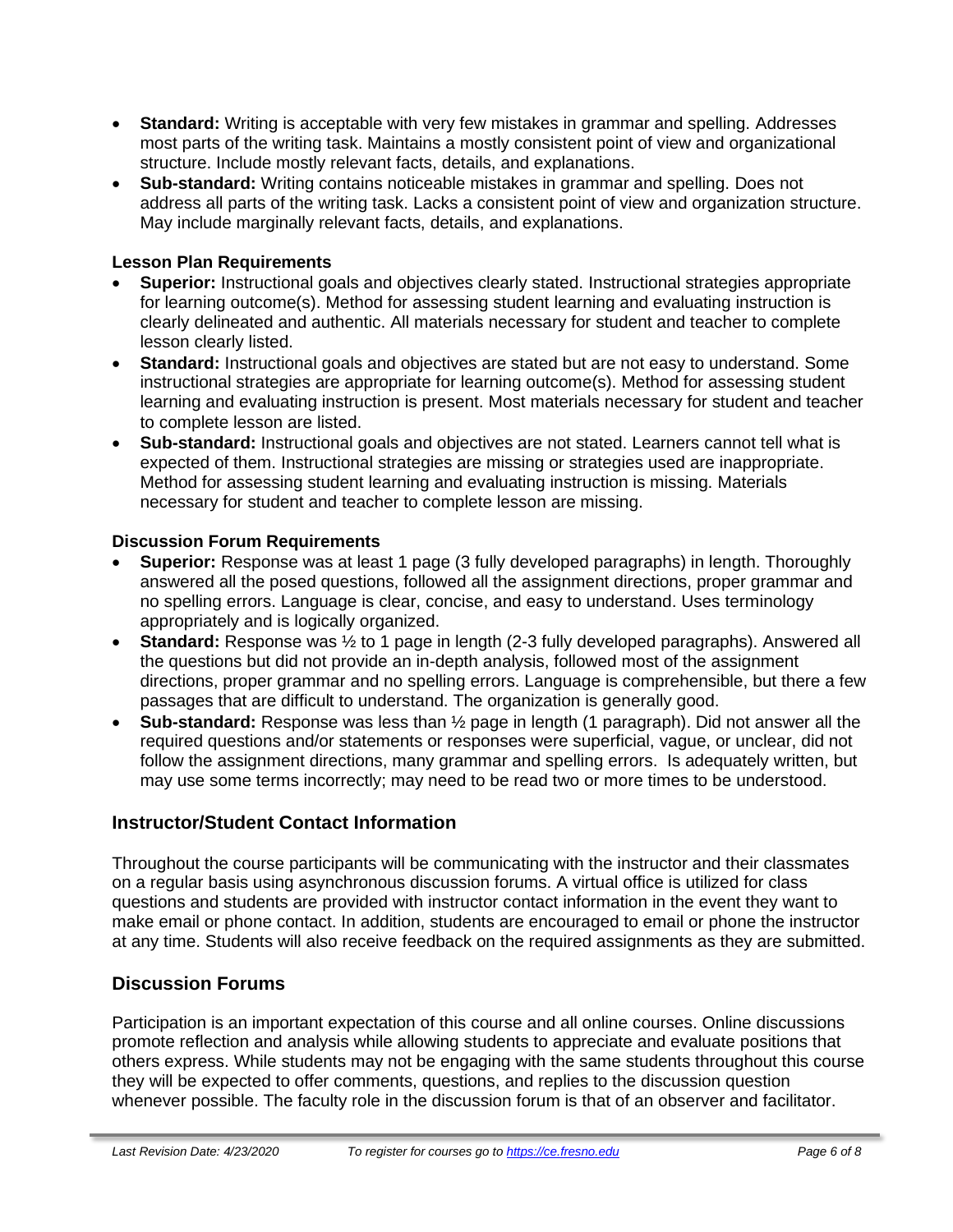#### **Coursework Hours**

Based on the Carnegie Unit standard, a unit of graduate credit measures academic credit based on the number of hours the student is engaged in learning. This includes all time spent on the course: reading the textbook, watching videos, listening to audio lessons, researching topics, writing papers, creating projects, developing lesson plans, posting to discussion boards, etc. Coursework offered for FPU Continuing Education graduate credit adheres to 45 hours per semester unit for the 900-level courses. Therefore, a student will spend approximately 135 hours on a typical 3-unit course.

#### **Services for Students with Disabilities**

Students with disabilities are eligible for reasonable accommodations in their academic work in all classes. In order to receive assistance, the student with a disability must provide the Academic Support Center with documentation, which describes the specific disability. The documentation must be from a qualified professional in the area of the disability (i.e. psychologist, physician or educational diagnostician). Students with disabilities should contact the Academic Support Center to discuss academic and other needs as soon as they are diagnosed with a disability. Once documentation is on file, arrangements for reasonable accommodations can be made. For more information and for downloadable forms, please go to [https://www.fresno.edu/students/academic](https://www.fresno.edu/students/academic-support/services-students-disabilities)[support/services-students-disabilities.](https://www.fresno.edu/students/academic-support/services-students-disabilities)

#### **Plagiarism and Academic Honesty**

All people participating in the educational process at Fresno Pacific University are expected to pursue honesty and integrity in all aspects of their academic work. Academic dishonesty, including plagiarism, will be handled per the procedures set forth in the Fresno Pacific University Catalogue <https://www.fresno.edu/students/registrars-office/academic-catalogs>

#### **Technology Requirements**

To successfully complete the course requirements, course participants will need Internet access, can send and receive email, know how to manage simple files in a word processing program, and have a basic understanding of the Internet. Please remember that the instructor is not able to offer technical support. If you need technical support, please contact your Internet Service Provider.

**Moodle:** This course will be delivered totally online. Moodle is a learning management system that provides students access to online resources, documents, graded assignments, quizzes, discussion forums, etc. Moodle is easy to learn and has a friendly user interface. To learn more about Moodle, go to [https://docs.moodle.org/33/en/Student\\_FAQ.](https://docs.moodle.org/33/en/Student_FAQ) There are also some student tutorials on the Center for Online Learning website at Fresno Pacific University - [https://col.fresno.edu/student.](https://col.fresno.edu/student)

**Moodle Site Login and Passwords:** Students will need to have internet access to log onto [https://ce-connect.fresno.edu.](https://ce-connect.fresno.edu/) The username and password numbers for Moodle access will be sent to you by the university using the email address you submitted at the time of registration. The instructor will then contact you with a welcome communication. If you need help with your username and password recovery, please contact the Continuing Education office at (800) 372- 5505 or (559) 453-2000 during regular office hours - Mon-Fri 8:00 am to 5:00 pm. or email them at [prof.dev@fresno.edu.](mailto:prof.dev@fresno.edu)